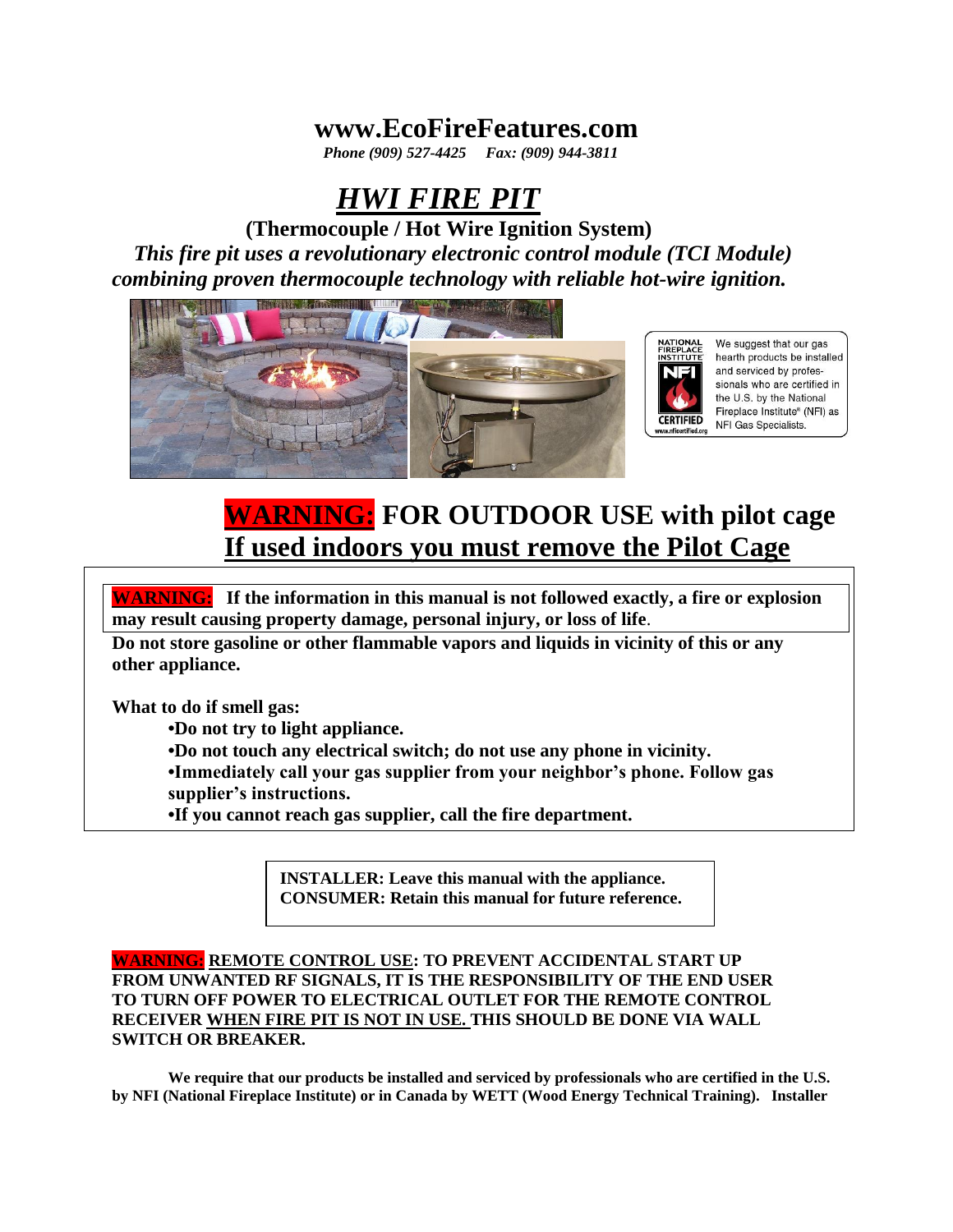**must follow all instructions carefully to ensure proper performance and safety. Any Hearth Product Control Company is not responsible for your actions.**

#### **IMPORTANT: Confirm your gas type matches the requirement for this fire pit- see label on fire pit control box.**

 **Gas Pressure**: This should be checked prior to use:

- **Natural Gas Fire Pit:** 
	- **Supply Pressure:** Minimum: 5.0" W.C.; **Maximum: 7.0" W.C. Outlet Pressure:** 3.0" to 5.0" W.C. **Manifold Pressure:** Nominal 3.5" W.C.

 **● LP Gas:**

**Supply Pressure:** Minimum: 10.0" W.C.; **Maximum: 14.0" W.C. Outlet Pressure:** 10.0" to 12.0" W.C. **Manifold Pressure:** Nominal 11.5" W.C.

#### **It is the responsibility of the installer to follow all local and state codes concerning the installation and operation of the fire pit.**

## **INSTALLATION PREPARATION**

Please carefully follow the steps below when: **1)** Selecting the Location. **2)** Construction of the Enclosure. **3)** Installation of the HWI Fire Pit**.** The steps listed as **WARRANTY REQUIREMENT** must be strictly followed to qualify for product warranty**. Warranty will be void if not followed.**

## **SELECTING THE LOCATION**

**WARNING: HWI FIRE PITS ARE DESIGNED FOR OUTDOOR USE ONLY.** *HEARTH PRODUCTS CONTROLS CO*. MUST BE NOTIFIED OF ANY OTHER USE. **WARNING:** FIRE PITS CREATE VERY HIGH TEMPERATURES- IT IS VERY IMPORTANT THAT COMBUSTIBLES BE KEPT AT SAFE DISTANCES.

- **WARRANTY REQUIREMENT**: For installation of 110vac or 24vac powered control systems, it is required to install a wall switch or breaker for the fire pit electrical outlet away from the enclosure to prevent unwanted ignition of the fire pit.
- **WARRANTY REQUIREMENT**: The fire pit location must accommodate a gas shut off outside of fire pit enclosure. The gas line should be a minimum of 3/4" or larger based on fire pit size.
- To enjoy your fire pit, select a well-drained location that allows for sufficient clearance from combustible materials.
- Choose a location that allows easy access for installation and maintenance of the fire pit. Make sure that trees and shrubbery are well clear around and above the fire pit.
- Pick a location that allows sufficient horizontal room to enjoy the fire pit while allowing a safe distance from the heat and flame.
- Select a location where the fire pit can be attended during operation. Never leave an operating fire pit unattended or by someone not familiar with its operation or emergency shut off locations. **Wooden or solid surfaces such as granite or marble must be located far enough away that they do not reach a temperature of more than 100 degrees F plus ambient air temperature. Example**: If surrounding air temperature is 70, the wood surface temperature must stay at or below 170 degrees F.

#### **HWI Fire Pit Clearances**

| Under Valve Box            | 6"  |
|----------------------------|-----|
| Sides Surrounding Fire Pit | 14" |
| Above Fire Pit             | 96" |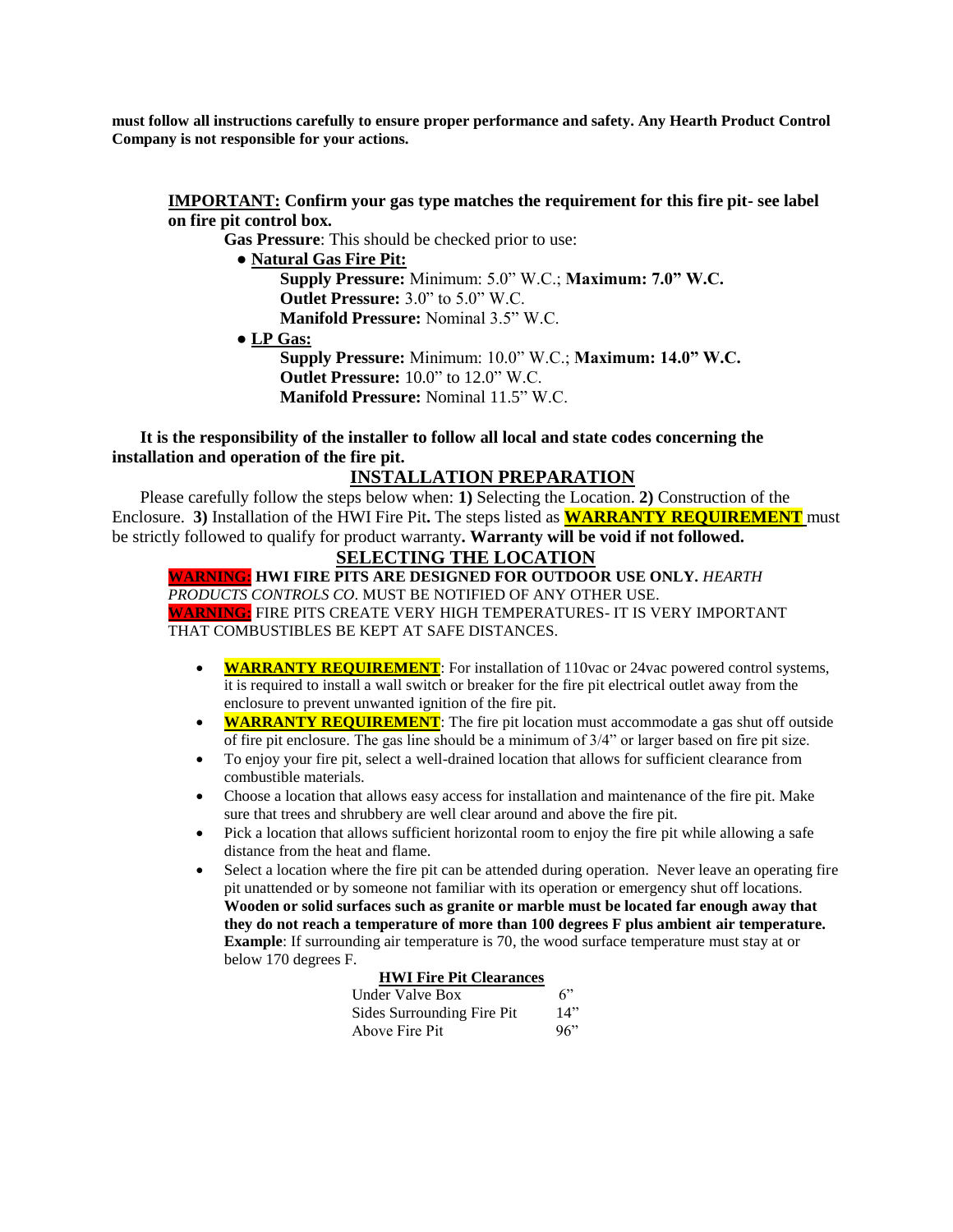## **CONSTRUCTION OF THE ENCLOSURE**

**WARNING:** THERE MUST BE AN ELECTRICAL (WALL SWITCH OR BREAKER) AND GAS SHUTOFF ON THE EXTERIOR OF THE FIRE PIT TO ALLOW FOR EASY ACCESS FOR SHUTDOWN OR IN THE CASE OF AN EMERGENCY.

**WARNING:** ALWAYS USE PROPER MATERIALS AND CONSTRUCTION FOR GAS SUPPLY, POWER, AND ENCLOSURE.

- **WARRANTY REQUIREMENT**: The enclosure must be constructed on a stable surface. The weight of the fire pit must be supported by the pan- not by the control box. Make sure that the fire pit is high enough that the control valve box is above the grade to prevent water damage to the controls inside the box. **NEVER** install a HWI fire pit below ground level. Drainage must be provided for the enclosure to prevent water accumulation leading to damage to components in the valve box.
- **WARRANTY REQUIREMENT:** The enclosure must incorporate 1 vent on at least two sides at a minimum size of **18 sq. inches each** (Example: 3"x 6" or larger) to allow heat within the enclosure to escape. Failure to do so will result in the fire pit automatically shutting down when internal valve box temperature reaches 175º F. This could lead to heat damage to internal components. **Some enclosures may require more ventilation based on material, size, and extended use.** This vent may work as a drain as well when installed at bottom sidewall to prevent water build up.
- **WARRANTY REQUIREMENT**: The interior void space of the enclosure surrounding the valve box cannot be filled with any material (gravel, crushed rock, concrete, etc.)- It is a requirement to have a **minimum of 6"** under the valve box for proper ventilation.
- Select materials that are non-combustible in both initial installations as well as over time.
- Make sure that the structure is level. We recommend the use of the installation collar (optional) that may be mortared into the surround.

### **INSTALLATION OF THE HWI FIRE PIT ASSEMBLY**

#### **WARNING: CONFIRM THIS APPLIANCE IS BUILT FOR GAS USED- NATURAL GAS OR LP. DO NOT USE NATURAL GAS APPLIANCE WITH LP OR LP APPLIANCE WITH NATURAL GAS. REFER TO LABEL ON THIS APPLIANCE.**

**WARNING: TO PREVENT DAMAGE, UNHOOK FIRE PIT FROM GAS SUPPLY FOR PRESSURE LEAK TESTS GREATER THAN 1/2LBS PRESSURE.**

- **WARRANTY REQUIREMENT:** The HWI fire pit should be supported by the pan when placed into enclosure. The control box should not support weight of assembly.
- **WARRANTY REQUIREMENT:** The fire pit assembly should be **recessed a minimum of 4"** from the top of the enclosure to protect flame from being blown out. Some areas may require more- $8$ " is not uncommon.
- **WARRANTY REQUIREMENT:** All fire pits come with a 13" x 13" sheet of insulation between pan and valve box to protect internal components from heat damage. This may need to be trimmed on smaller enclosures for proper fit. **PLEASE USE THIS AT ALL TIMES.**
- **WARRANTY REQUIREMENT:** When filling the pan with lava rock and/or decorative glass, the instructions on Pg. 5 must be followed.
- The main gas should already be plumbed to the location of the fire pit area. The 24" flex line coming from the fire pit should be connected to the main gas line. Tighten the flex line fittings to the gas supply stub and to the fire pit. **Avoid sharp bends with flex line to prevent whistling.**
- Turn on main gas supply and check all fittings in and around fire pit for leaks using a leak reactant, leak detector or soapy water. If leaks are found, shut off gas supply repair leaks and retest.
- The 3' power cord can be either tied into the main power supply for use with wall switch or or plugged into remote receiver to use remotely. **POWER MUST BE TURNED OFF TO ELECTRICAL OUTLET WHEN NOT IN USE.**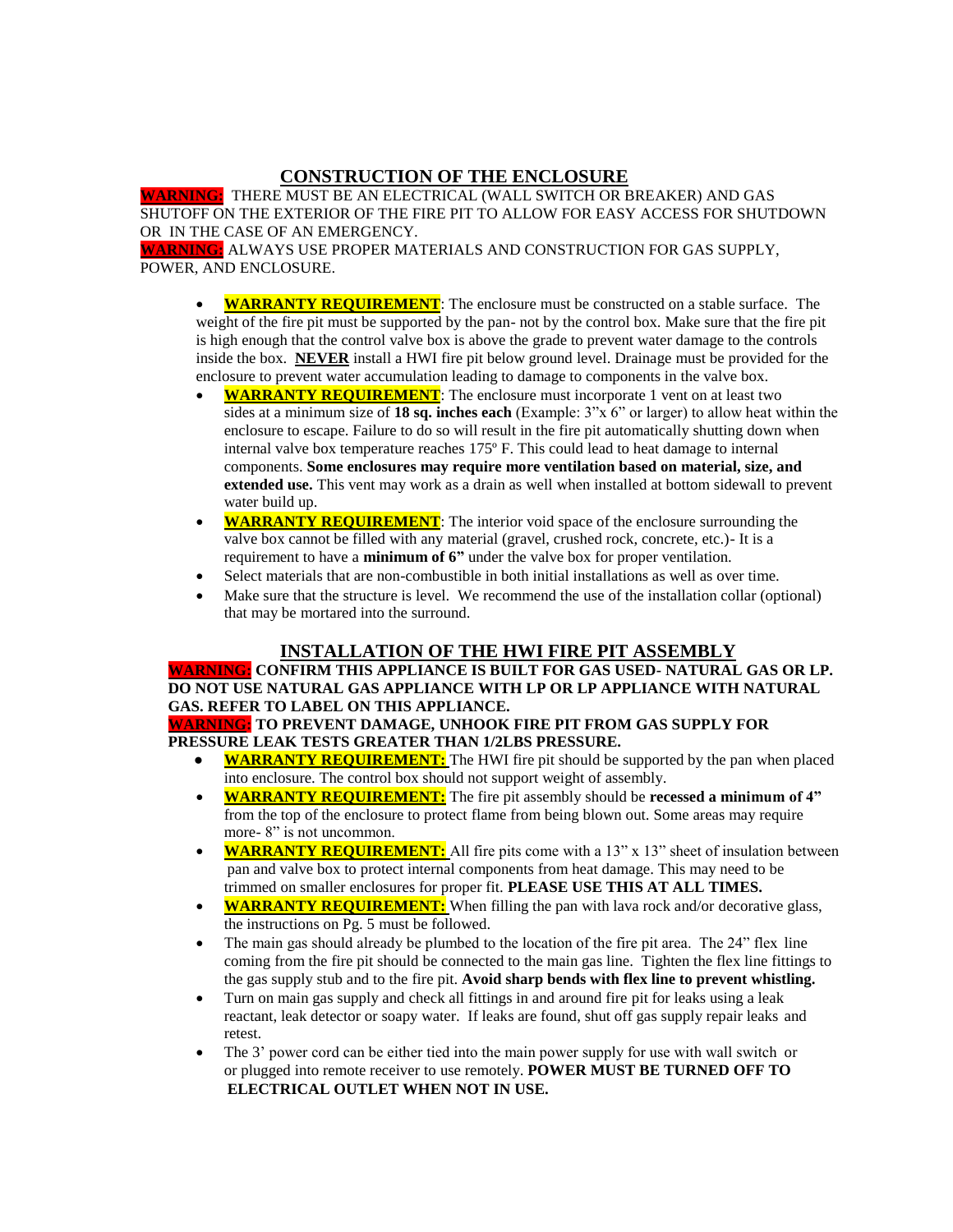### **HWI FIRE PIT OPERATION**

**WARRANTY REQUIREMENT: WHEN NOT IN USE, THE FIRE PIT MUST BE COVERED AT ALL TIMES TO PREVENT DAMAGE TO ELECTRONIC COMPONENTS.**

**WARNING:** BEFORE USE, BE SURE TO TEST ALL GAS CONNECTIONS FOR LEAKS. DO NOT USE FIRE PIT IF THERE IS ANY EVIDENCE OF LEAKING GAS. IF LEAKING GAS IS SUSPECTED, TURN OFF THE MAIN GAS SUPPLY AND REPAIR IMMEDIATELY.

**WARNING: WHEN FIRE PIT IS NOT IN OPERATION, POWER TO ELECTRIC OUTLET MUST BE TURNED OFF VIA WALL SWITCH OR BREAKER.**

**WARNING:** NEVER USE ANY MATERIAL THAT IS NON-POROUS AND HOLDS MOISTURE LIKE GRAVEL, PEBBLES, RIVER ROCK, ETC. THIS MATERIAL, WHEN HEATED WILL CAUSE THE TRAPPED MOISTURE TO BOIL, AND FRACTURE UNEXPECTEDLY. THIS MATERIAL IS NOT SUFFICIENTLY POROUS TO ALLOW HEATED STEAM TO READILY ESCAPE WHICH CAN BREAK AND CAUSE PERSONAL INJURY OR DAMAGE.

**WARNING:** LEAVES, STICKS, WOOD, PAPER, CLOTHING, FOOD MATERIAL, SHOULD ALWAYS BE KEPT AWAY FROM THE FIREPIT. MAKE SURE THAT THERE IS NO VEGETATION OR OTHER OBJECTS OVER THE TOP OR SIDES OF THE FIRE PIT THAT COULD INTERFERE WITH SAFE & PROPER OPERATION.

**WARNING:** IF LAVA ROCK IS WET, ALLOW FIRE PIT TO BURN FOR 45 MINUTES PRIOR TO COMING 15 FEET WITHIN FIRE PIT.

#### **Fire Pit Start Up:**

 **Initial Start-up:** Several "on/off" cycles may be necessary to purge air in gas lines after system installation.

#### **Sequence of Operation:**

**1.** Hot wire igniter will be powered (glow red) for 5 seconds before pilot valve opens.

**2.** Pilot flame will ignite and warm thermocouple- it may take 30 seconds at times for thermocouple to get hot. If thermocouple is not hot in 60 seconds, system will shut down then go back to Step 1.

**3.** Once thermocouple is hot, main valve will open allowing main burner to ignite.

**4.** If pilot flame is blown out at any time, system will shut down, then automatically restart (Step 1).

#### **NOTE: IF POWER TO FIRE PIT IS TURNED "OFF" THEN IMMEDIATELY TURNED BACK "ON" WHILE MAIN BURNER IS "ON", THE SYSTEM WILL GO INTO LOCKOUT MODE IF THERMOCOUPLE DOES NOT COOL PRIOR TO 30 SECONDS AS A SAFETY FEATURE. TO RESET, TURN "OFF" POWER THEN BACK "ON" AGAIN.**

## **FIRE PIT START UP**

#### 1. **STOP! Read the safety information on "What to Do If Smell Gas" (Pg. 1).**

- 2. Confirm there is no debris in fire pit (as mentioned in warnings) including water.
- 3. Turn "ON" electrical power and gas to fire pit.
- 4. Using wall switch or remote, turn "ON" fire pit- this may take several cycles to purge any air.
- 5. Once fire pit has ignited, **DO NOT** leave unattended.

**OVERHEATING: The fire pit will automatically close gas valve if temperature exceeds 175º F inside valve box to prevent component damage. When unit cools below 175º F, the unit will automatically restart. To correct overheating, ensure enclosure has adequate ventilation- see "Construction of Enclosure".**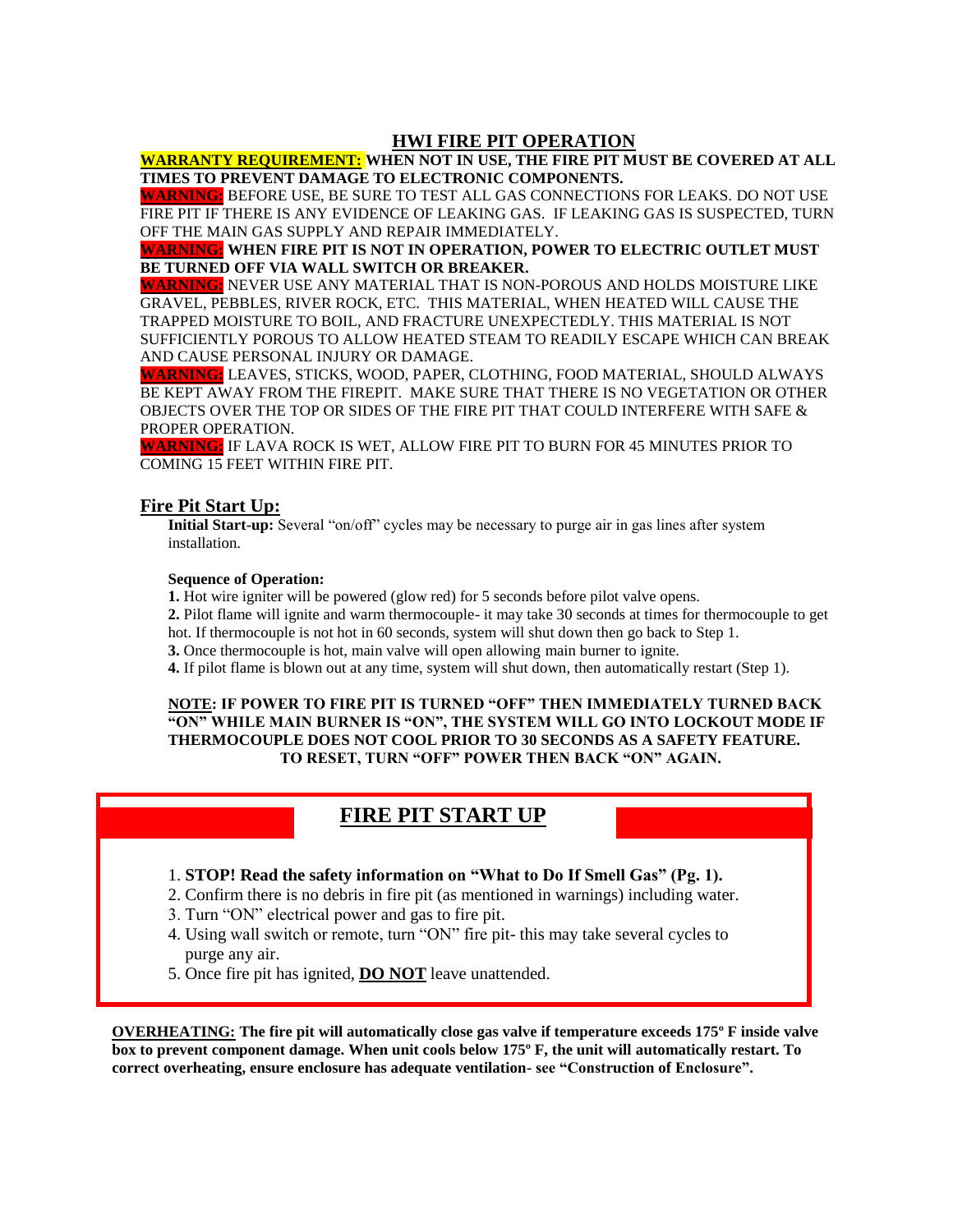## **FIRE PIT SHUTDOWN**

1. Turn "OFF" fire pit using remote control or wall switch.

## **IMPORTANT: REMOTE CONTROL USE: YOU MUST ALSO TURN OFF POWER TO ELECTRICAL OUTLET OR GAS TO FIRE PIT TO PREVENT ACCIDENTAL START.**

2. Once fire pit is cooled, use appropriate cover to protect fire pit.

## **Fire Pit Maintenance:**

- **1) Keep fire pit covered at all times when not in use.**
- 2) Keep any debris out of fire pit- clean as needed.
- 3) Ring Cleaning: If flames exhibit any abnormal shapes or behavior, or if burner fails to ignite properly, then the burner holes may require cleaning. The appliance can be cleaned by carefully removing the logs and media to allow access to burner. Use a brush to carefully remove dust, spider webs, and loose particles from base, logs, and fire ring itself.
- 4) **Thermocouple Cleaning of Soot:** Remove lava rock & glass around pilot, then blow out box. Clean thermocouple of any soot using soft brush. Be careful not to damage hot wire element. Place lava rock or glass back as explained on Pg. 5.
- 5) Visually inspect the pilot- The pilot flame should cover 3/8" to 1/2" of the thermocouple as shown below. Cleaning of orifice may be required by removing pilot head.





# Lava Rock & Glass **Application**

## **Please follow the instructions below to add the finishing**

**touch to your fire pit. Remember the deeper your lava rock or glass the more risk of reducing if not smothering the flame. Particular attention needs to be on the pilot assembly area- if thermocouple is covered, this will cause the pit to shut down due to smothering pilot flame.** 

**1)** Install your fire pit per instructions. **1)** Install your fire pit per instructions.



**2)** Apply lava rock ONLY deep enough to **2)** Add base layer of lava rock as filler and hide fire ring and pan- less than 2" to enhance flame. Height should be slightly above ring. **above fire ring-use smaller** pieces of

**Lava Rock Only Application Decorative Glass Application** 



rock supplied on top of ring.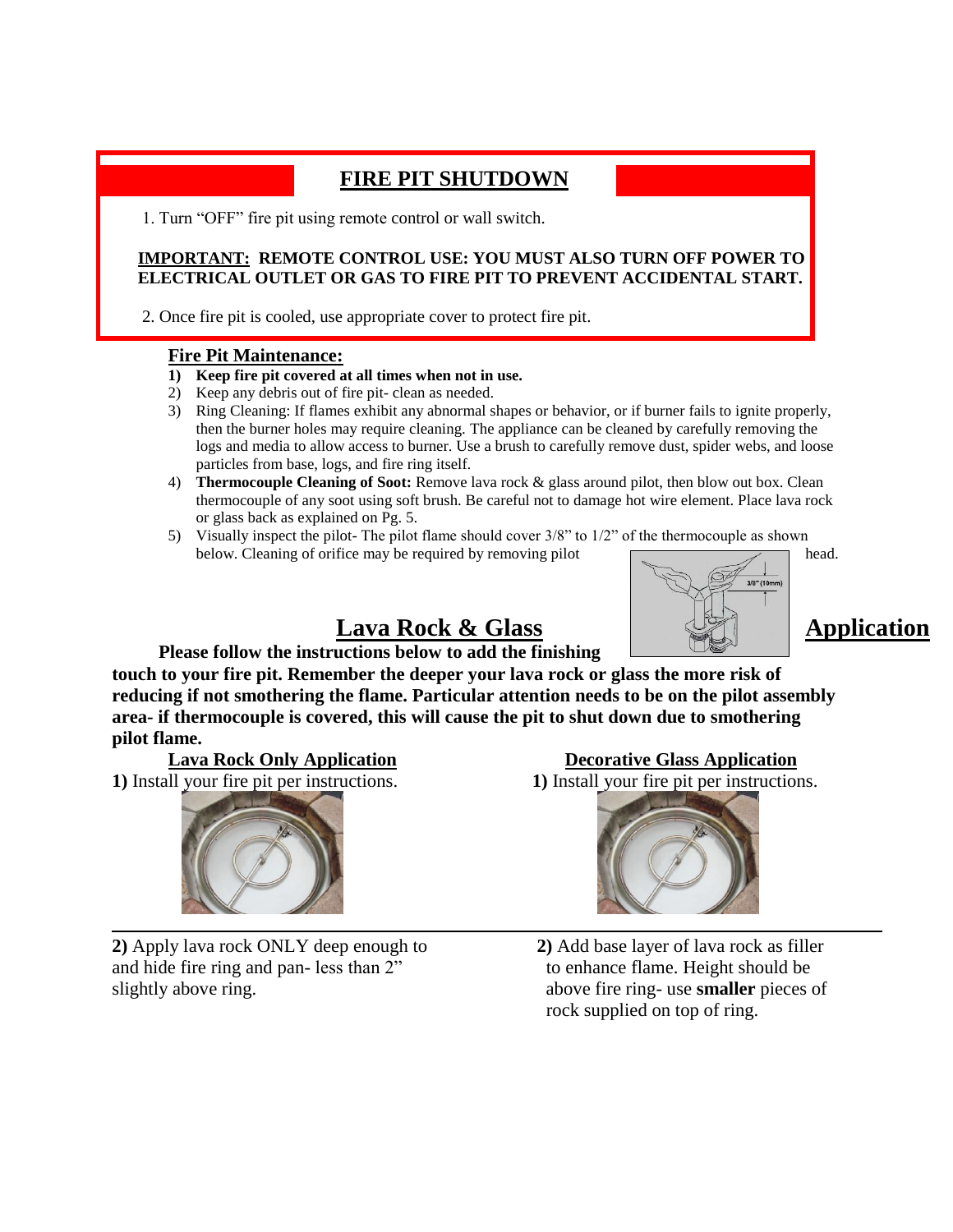



l **3)** IMPORTANT: Do not cover blowout **3)** Apply top coat of glass to lava rock, allow any rock to touch the thermocouple. and pan.



box with lava rock- leave open. Do not again just deep enough to hide lava rock



**Thermocouple: Do not cover blowout box opening with lava rock or glass- this must remain open. This will cause the pilot flame to suffocate and turn off pit.** 



## **HWI Fire Pit Trouble Shooting**

**Below are some potential causes and countermeasures to the symptoms indicated in bold. If still unable to resolve issue, please contact your retailer or certified technician.**

## **Hot Wire Will Not Glow**

| 1. No power to unit.     | Confirm breaker, wall switch, and remote are on (120Vac) |  |
|--------------------------|----------------------------------------------------------|--|
| 2. Blown fuse in module. | Change 5A fuse located on module in valve box.           |  |



3. Hi Limit Temp. Switch Tripping This will occur after fire pit has burned for a while- see proper venting in "Construction of Enclosure" (Pg. 2) 4. Hot wire element damaged Change hot wire element.